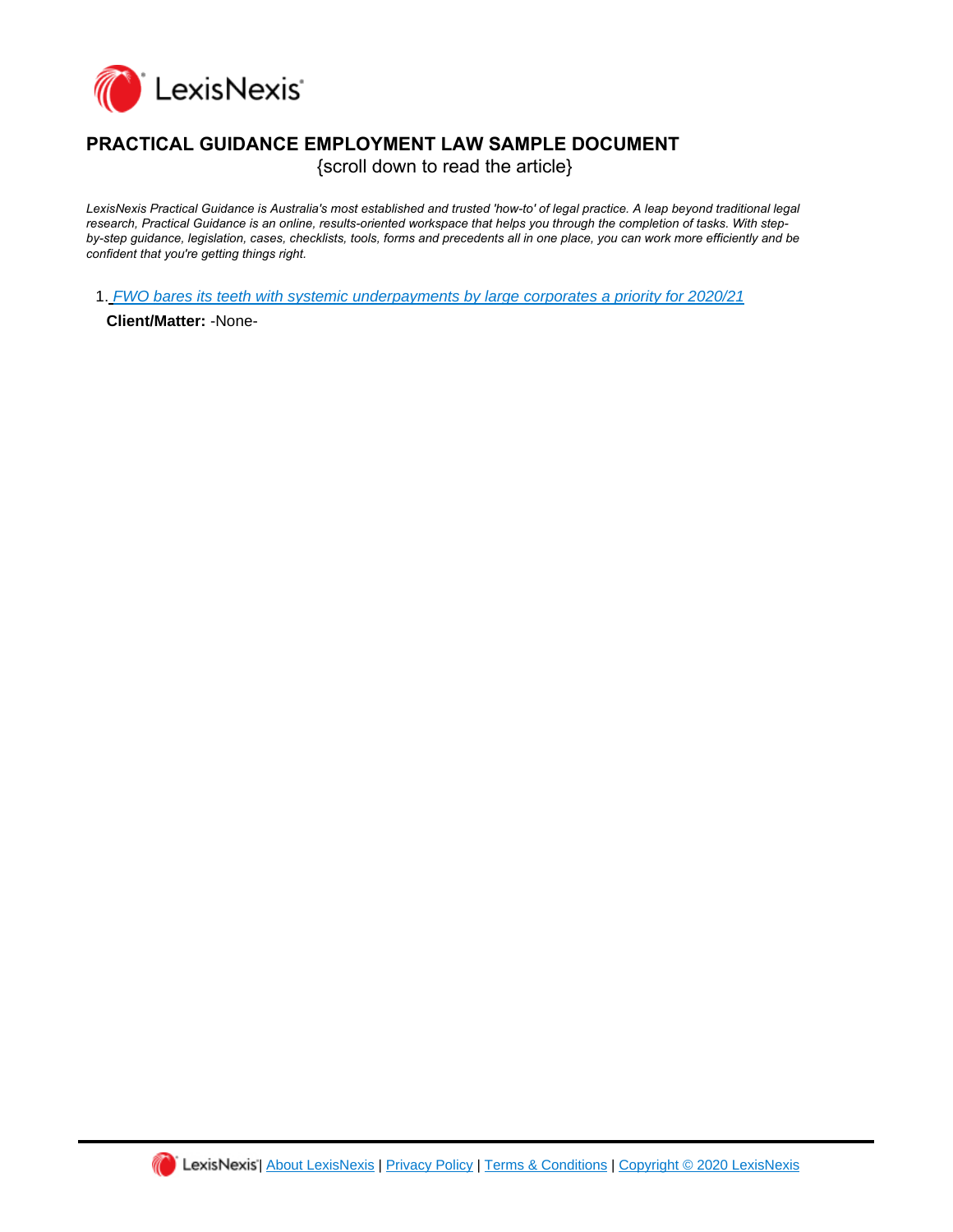# *[FWO bares its teeth with systemic underpayments by large corporates a](https://advance.lexis.com/api/document?collection=analytical-materials-au&id=urn:contentItem:60X0-CJT1-JGBH-B0K2-00000-00&context=)  [priority for 2020/21](https://advance.lexis.com/api/document?collection=analytical-materials-au&id=urn:contentItem:60X0-CJT1-JGBH-B0K2-00000-00&context=)*

**Date:** 23 September 2020

**Source:** *[Parliament of Australia](https://www.aph.gov.au/sitecore/content/Home/Parliamentary_Business/Committees/Senate/Economics/Underpaymentofwages/Additional_Documents)*

#### **Abstract:**

The Fair Work Ombudsman (FWO) tabled an opening statement at a public hearing in the unlawful underpayment of an employee's remuneration inquiry on 18 September 2020.

The opening statement can be found *[here](https://www.aph.gov.au/sitecore/content/Home/Parliamentary_Business/Committees/Senate/Economics/Underpaymentofwages/Additional_Documents)*  $\Box$ .

#### **Responding to criticism in the Migrant Worker Taskforce Report**

The FWO observed that the *[Migrant Worker Taskforce Report](https://www.ag.gov.au/sites/default/files/2020-03/government_response_to_the_migrant_workers_taskforce_report.docx)* Fore recommended that the FWO should raise its profile as a regulator and make more use of statutory enforcement tools such as compliance notices.

The FWO has responded to this recommendation, significantly lifting its profile as a regulator in the wage theft space.

#### **Substantial action in the last financial year**

The FWO in the last financial year (1 July 2019 to 30 June 2020) increased its use of compliance notices by 250%. The FWO issued 952 compliance notices which recovered more than \$7.8 million in unpaid entitlements. The rate of compliance was 96%.

Infringement notices increased by 7%, with a total of 603 being issued.

There were less enforceable undertakings accepted however these undertakings recovered more than \$56.8 million in back-pay for workers.

The amount of litigation increased by 135%, with 54 matters being taken to court. The FWO has committed to maintaining this trajectory.

#### **Significant increases in recovery of entitlements and penalties**

In the last financial year, the FWO's recovery of entitlements was the highest ever, with \$123 million being returned to more than 25,000 workers.

Courts ordered \$4.3 million in penalties with a record order of \$891,000 against three sushi outlets and their accessories.

#### **Vulnerable workers**

The FWO is also using the Protecting Vulnerable Workers amendments (eg, reverse onus of proof for record failures, increased penalties for serious contraventions, etc) and commenced 15 actions on this basis. The FWO has secured penalties in three of those cases to date.

#### **Educative role continues**

The FWO continues to perform its educative role, with a huge increase in demand during the COVID-19 pandemic. COVID content on its website has been viewed more than 5 million times since March 2020.

#### **Priorities for 2020/2021**